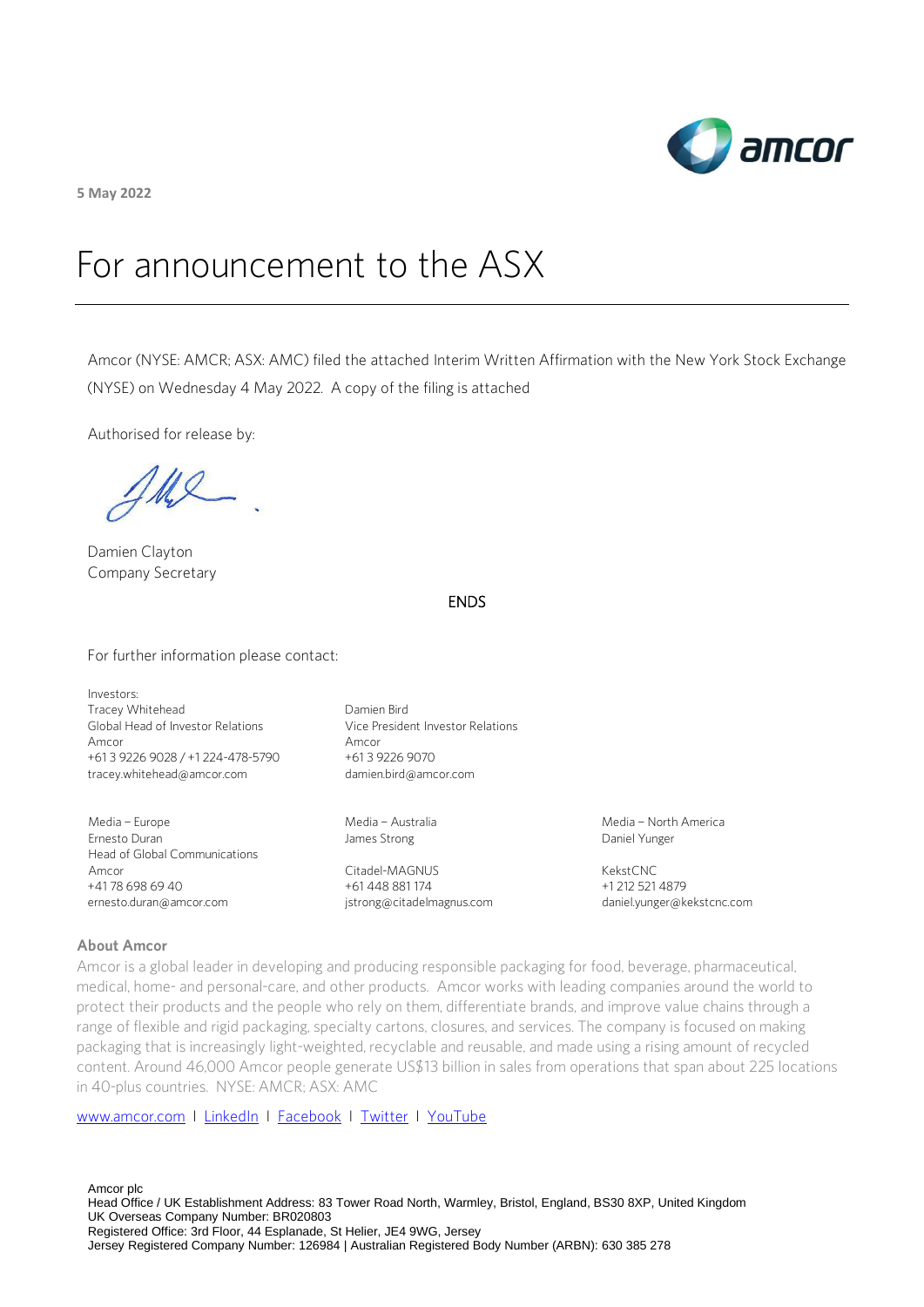

## NYSE Domestic Section 303A Written Affirmation

| Issuer                    | Exchange    | WA Year | WA Type |
|---------------------------|-------------|---------|---------|
| Amcor plc                 | <b>NYSE</b> | 2022    | Interim |
|                           |             |         |         |
| Notice of Non-compliance: |             |         |         |
| Yes <sup>1</sup>          |             |         |         |
| $\odot$ No                |             |         |         |

#### Part I

INSTRUCTIONS: Companies listed on the New York Stock Exchange (the "Exchange" or "NYSE") must comply with the applicable corporate governance requirements set forth in Section 303A of the NYSE Listed Company Manual (the "Manual") . Please provide the information for each director currently serving on the Company's board of directors and on the Company's audit committee, compensation committee or nominating/corporate governance committee.

#### Board Members

| Director Name          | Board<br><b>Class</b> | Term<br>End | Board<br>Independent <sup>2</sup> | $10A-3$<br>Ind.6 | CC<br>Ind. $7$                  | AC <sup>3</sup>       | CC <sup>4</sup>            | NC <sup>5</sup>         | Financial Literacy                             |
|------------------------|-----------------------|-------------|-----------------------------------|------------------|---------------------------------|-----------------------|----------------------------|-------------------------|------------------------------------------------|
| Graeme Liebelt         | None                  | 2022        | Yes                               |                  |                                 |                       |                            |                         | —                                              |
| Armin Meyer            | None                  | 2022        | <b>Yes</b>                        |                  | Yes                             |                       | $\blacktriangledown$       |                         |                                                |
| Ronald Delia           | None                  | 2022        | No.                               |                  | $\qquad \qquad$                 |                       |                            |                         | $\overline{\phantom{m}}$                       |
| Karen Guerra           | None                  | 2022        | <b>Yes</b>                        |                  | —                               |                       |                            | V                       | $\overline{\phantom{m}}$                       |
| Nicholas (Tom)<br>Long | None                  | 2022        | Yes                               |                  | Yes                             |                       | $\overline{\blacklozenge}$ | $\overline{\mathbf{C}}$ | $\overline{\phantom{m}}$                       |
| Jeremy Sutcliffe       | None                  | 2022        | <b>Yes</b>                        |                  | -                               |                       |                            | $\blacktriangledown$    | $\overline{\phantom{m}}$                       |
| Arun Nayar             | None                  | 2022        | Yes                               | Yes              | —                               | $\blacktriangleright$ |                            |                         | <b>SEC Audit Committee</b><br>Financial Expert |
| David T.<br>Szczupak   | None                  | 2022        | <b>Yes</b>                        | <b>Yes</b>       | $\overline{\phantom{0}}$        | $\blacktriangledown$  |                            |                         | Financially Literate                           |
| Andrea Bertone         | None                  | 2022        | Yes                               |                  | Yes                             |                       | $\overline{\checkmark}$    |                         | $\overline{\phantom{m}}$                       |
| Susan K. Carter        | None                  | 2022        | <b>Yes</b>                        | Yes              | $\hspace{0.1mm}-\hspace{0.1mm}$ | $\blacktriangledown$  |                            |                         | Financially Literate                           |
| Achal Agarwal          | None                  | 2022        | Yes                               |                  | Yes                             |                       | ∨                          |                         | —                                              |

Please provide the following information, if applicable, for each newly added independent director and/or each newly deemed independent director identified in the chart above. Alternatively, a reference to the location of the disclosure in the Company's public U.S. Securities and Exchange Commission ("SEC") filings can be provided.

- Brief biography.
- Brief description of any relationship that would be required to be disclosed pursuant to Item 404 of Regulation S-K.
- New Compensation Committee member only: Brief description of any source of compensation, including consulting, advisory, or other compensatory fee paid by the Company to a compensation committee member as specified in Section 303A.02(a)(ii). Indication of whether the compensation committee member is affiliated with the Company, a subsidiary of the Company or an affiliate of a subsidiary of the Company as specified in Section 303A.02(a)(ii).
- New Audit Committee member only: Share ownership in the company. Brief description of any direct or indirect consulting, advisory, or other compensatory fee arrangement with the Company or any of its subsidiaries as specified in Rule 10A-3(b)(ii)(A). Indication of whether the audit committee member is an affiliated person of the Company or any of its subsidiaries as specified in Rule 10A-3(b)(ii)(B).

—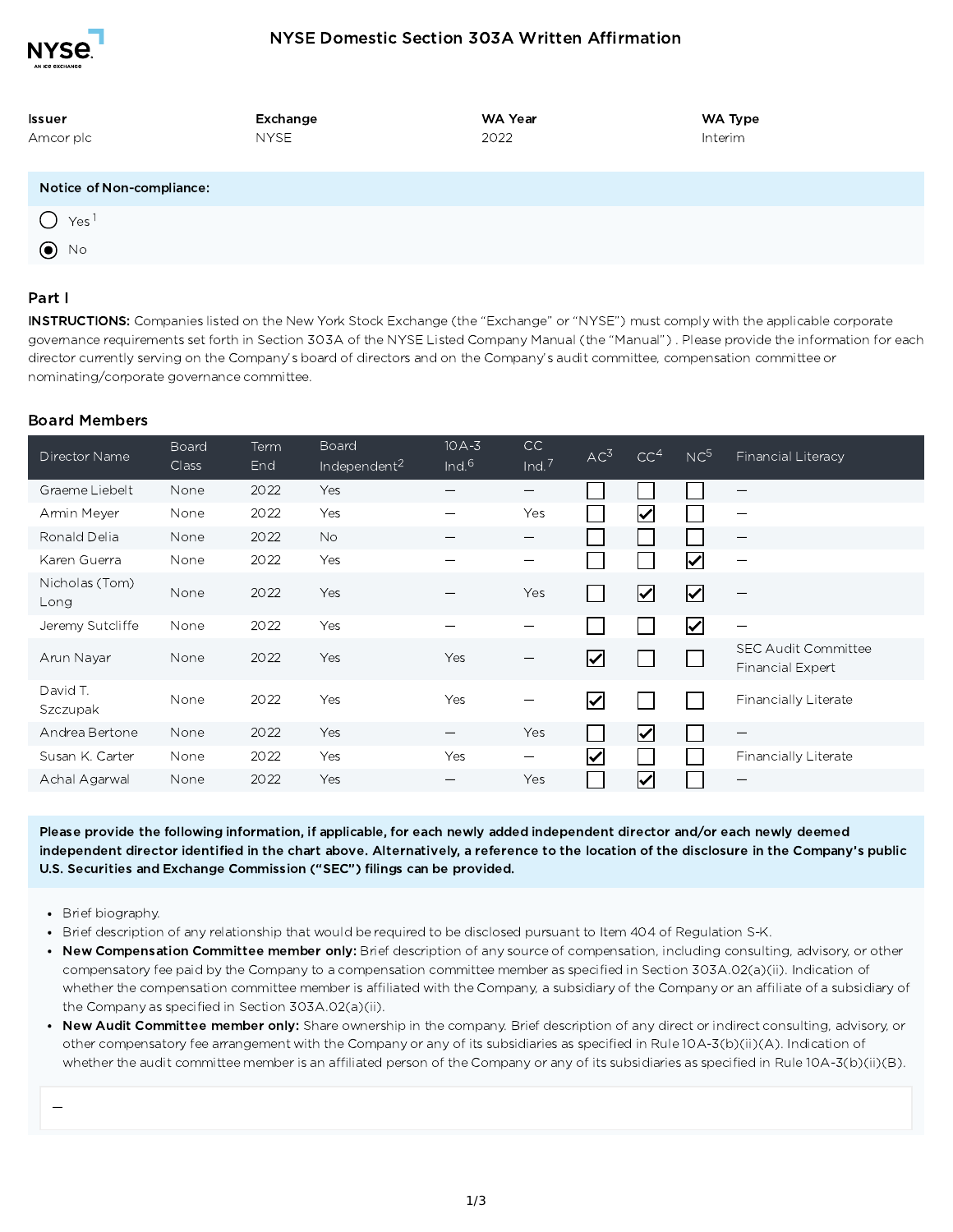#### Part II

| INSTRUCTIONS: Please check only one box that best describes the Company: |
|--------------------------------------------------------------------------|

Lists common equity securities on the NYSE and does not fit any of the other categories listed below

Qualifies as a controlled company and relies on the exemption  $\bigcirc$ 

- $\bigcirc$ Is a limited partnership
- $\bigcirc$ Is in bankruptcy
- $\bigcirc$ Is a business development company
- $\bigcap$  is a smaller reporting company and relies on the compensation committee exemption
- $\bigcirc$ Is a smaller reporting company that is a business development company and relies on the compensation committee exemption

#### Part III

INSTRUCTIONS: Please check the box next to the appropriate event(s) applicable to the Company and include a detailed description of each event checked below:

#### The Company hereby notifies the Exchange that, as of the date provided below, the following event has occurred:

|                      | 2022-04-30                                                                                                                                                                                                                                                       |
|----------------------|------------------------------------------------------------------------------------------------------------------------------------------------------------------------------------------------------------------------------------------------------------------|
|                      | A director who was deemed independent is no longer independent.                                                                                                                                                                                                  |
|                      | A director who was not deemed independent is now deemed independent.                                                                                                                                                                                             |
|                      | A director has been added to the Company's board.                                                                                                                                                                                                                |
|                      | A director has left the Company's board.                                                                                                                                                                                                                         |
| $\blacktriangledown$ | The composition of the Company's nominating/corporate governance committee (or of any other committee to which the prescribed<br>duties of the nominating/corporate governance committee have been reallocated) has changed.                                     |
|                      | <b>Explanation</b>                                                                                                                                                                                                                                               |
|                      | Graeme Liebelt has left the Nominating & Corporate Governance Committee effective April 30, 2022.                                                                                                                                                                |
|                      | The composition of the Company's compensation committee (or any other committee to which the prescribed duties of the<br>compensation committee have been reallocated) has changed.                                                                              |
|                      | A member of the compensation committee is relying on the cure period for compensation committee independence non-compliance<br>provided for in Section 303A.00.                                                                                                  |
| $\blacktriangledown$ | The composition of the Company's audit committee has changed.                                                                                                                                                                                                    |
|                      | <b>Explanation</b>                                                                                                                                                                                                                                               |
|                      | Graeme Liebelt has left the Audit Committee effective April 30, 2022.                                                                                                                                                                                            |
|                      | The Company or a member of its audit committee is no longer eligible to rely on or is choosing to no longer rely on a previously<br>applicable Rule 10A-3 exemption.                                                                                             |
|                      | The Company is no longer a controlled company for purposes of Section 303A.                                                                                                                                                                                      |
|                      | The Company has become a controlled company for purposes of Section 303A.                                                                                                                                                                                        |
|                      | The Company is no longer qualifies as a foreign private issuer and has become a domestic company for purposes of Section 303A.                                                                                                                                   |
|                      | The Company determined on the "Determination Date" that it no longer qualifies as a smaller reporting company under Section 303A to<br>be effective on the "Effective Date." Please provide the "Determination Date" and "Effective Date" below.                 |
|                      | The Company has become a smaller reporting company for purposes of Section 303A and relies on the smaller reporting company<br>compensation committee exemption.                                                                                                 |
|                      | The Company no longer qualifies as a smaller reporting company and is subject to all of the applicable requirements of 303.02(a)(ii) and<br>$303A.05(c)(iv)^{10}$ . If the Company is utilizing the transition afforded under $303A.05(c)(iv)$ , please explain. |
|                      |                                                                                                                                                                                                                                                                  |